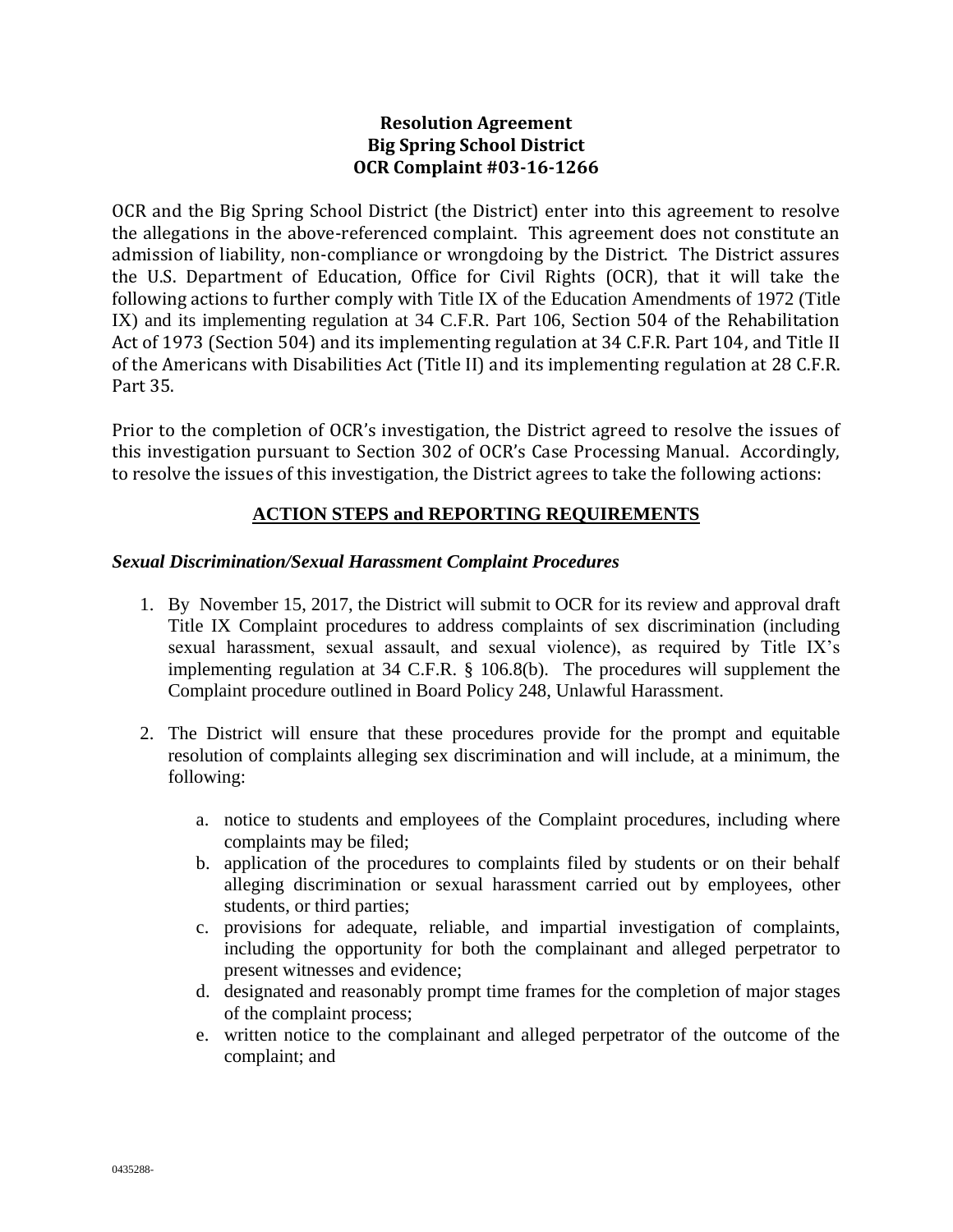f. assurance that the District will take steps to prevent recurrence of any harassment and to correct its discriminatory effects on the complainant and others, if appropriate.

**Reporting Requirement:** By November 15, 2017, the District will submit to OCR for its review and approval its Title IX Complaint procedures referenced in action steps #1 and #2.

Within 45 calendar days of written notification from OCR that the revised Complaint procedures are approved, the District will adopt, implement and publish the revised procedures and will provide all students, parents/guardians and District employees with written notice regarding the revised procedures for resolving Title IX complaints together with information on how to obtain a copy of the revised procedures. The District will make such notification through the District's website, electronic mail messages to employees and students, and issue building newsletters (in print or online), as well as by any other additional means of notification the District deems effective to ensure that the information is widely disseminated.

Within 15 calendar days after the District adopts, implements and publishes the approved revised Complaint procedures, the District will provide OCR with copies of the written notices issued to all students, parents/guardians and employees regarding the revised procedures and a description of how the notices were distributed, building newsletters and a link to its webpage where the revised procedures is located. The District calendar and school handbooks will be updated to include this notice for the 2018-2019 school year.

#### *Notice of Nondiscrimination*

- 3. By November 15, 2017, the District will submit to OCR for its review and approval its notice of nondiscrimination pursuant to 34 C.F.R. §106.9, which will notify students, parents/guardians, employees, and other relevant persons that it does not discriminate on the basis of sex in the education programs or activities that it operates and that it is required by Title IX not to discriminate in such a manner. The notice will state that inquiries concerning the application of Title IX should be referred to the Title IX Coordinator, and it shall include the name, title, office address, and telephone number for the District's Title IX Coordinator. The District will publish this notice consistent with the requirements of Title IX at 34 C.F.R. §106.9. This notice will supplement Policy 103, Nondiscrimination in School and Classroom Practices, and Policy 248, Unlawful Harassment.
- 4. Within 45 calendar days of written notification from OCR that the District's notice of nondiscrimination complies with Title IX, the District will ensure that, to the extent required by Title IX at 34 C.F.R. §106.9,the notice is distributed by email to all employees and students, added to the District's website, and included in building newsletters. The District calendar and school handbooks will be updated to include this notice for the 2018-2019 school year.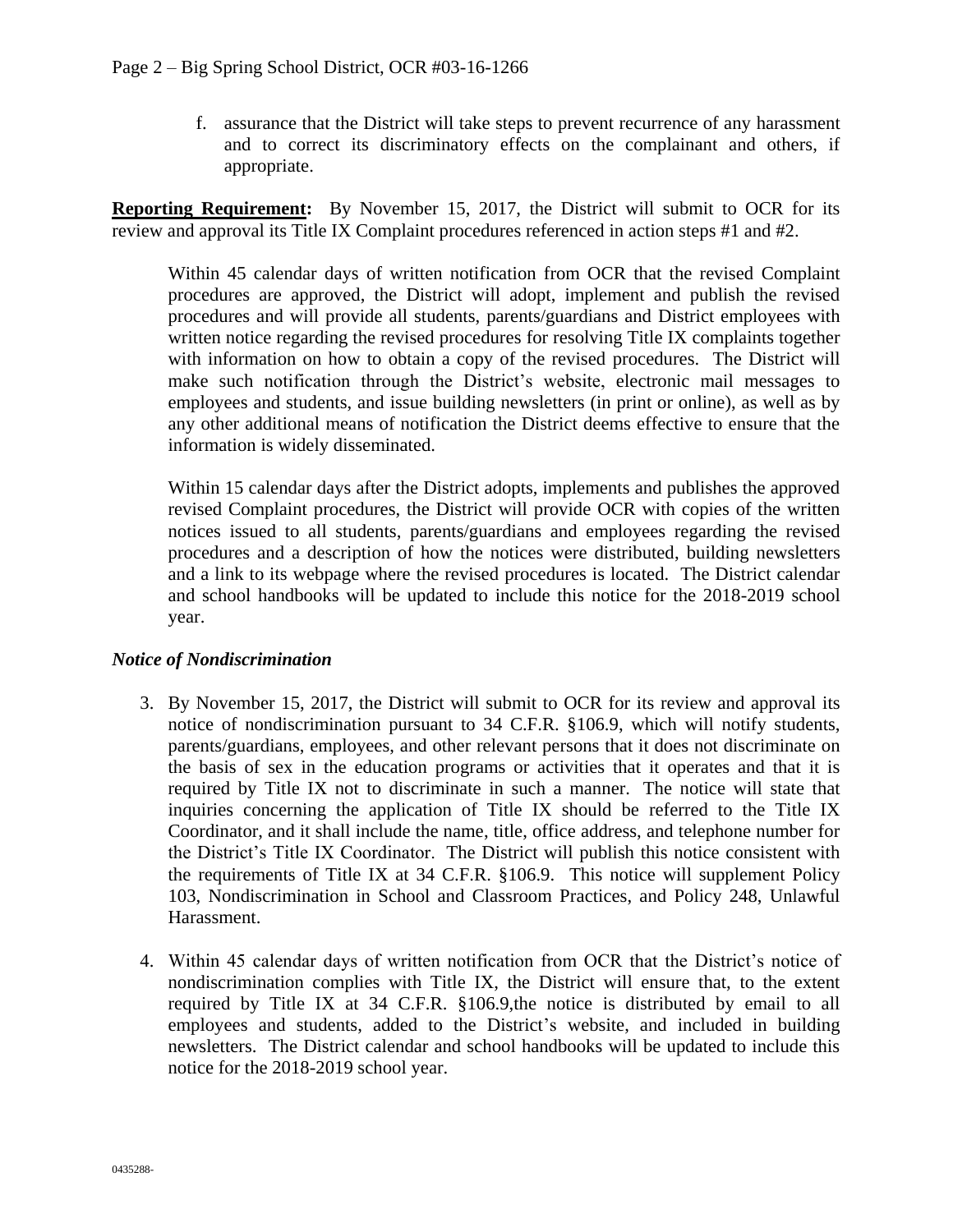**Reporting Requirement:** Within 60 calendar days after OCR's approval of its notice of nondiscrimination referenced in Action Step #3, the District will provide OCR with documentation that it has implemented Action Step #4 above, for OCR's review and approval, including links to the website and copies of the email and building newsletter announcements.

# *Title IX Coordinator*

- 5. By November 15, 2017, the District will develop a job description for its Title IX Coordinator. The job description will set forth the responsibilities of the Title IX Coordinator to coordinate the District's compliance with Title IX, including the District's revised Complaint procedures, and to oversee the District's responses to all complaints involving possible sex discrimination, including sexual harassment, which includes monitoring outcomes, identifying and addressing any patterns, and assessing effects on the student community. In addition, the Title IX Coordinator is responsible for developing and participating in activities designed to raise awareness within the District regarding sex discrimination, including sexual harassment.
- 6. By November 15, 2017, the District will ensure that it has designated one or more employees as the District's Title IX Coordinator to coordinate the District's efforts to comply with Title IX and will publish this individual's name or title, office address, and telephone number consistent with the requirements of Title IX at  $34$  C.F.R. § 106.8(a). Such publication will occur on the District website, email message to employees and students, and building newsletters.

**Reporting Requirements:** By November 15, 2017, the District will provide OCR with the name and title of the person(s) designated as the Title IX Coordinator, including the address, contact information, and job description, in accordance with action steps #5 and #6. In addition, the District will provide OCR with documentation substantiating that it published this individual's name and title, office address, telephone number, and email address.

# *Training for Title IX Coordinator and District Personnel*

7. By November 15, 2017, and annually thereafter, the District will conduct training for its Title IX Coordinator and Administrative team. The training will cover the District's revised Complaint procedure for Title IX complaints, and will provide attendees with instruction on preventing, recognizing and appropriately addressing allegations and complaints pursuant to Title IX, as well as sex discrimination, including sexual harassment/assault and violence, and the District's responsibilities under Title IX to address allegations of sexually inappropriate behaviors, whether or not the actions are potentially criminal in nature and to ensure that victims of sexual offenses that are criminal in nature are aware of the District's Title IX obligations and its Title IX procedures. Additionally, the training will include instruction on how to conduct and document adequate, reliable, and impartial Title IX investigations, including the appropriate legal standards to apply in a Title IX investigation (which differ from a criminal investigation), and conducting interviews of victims of harassment in a fair, non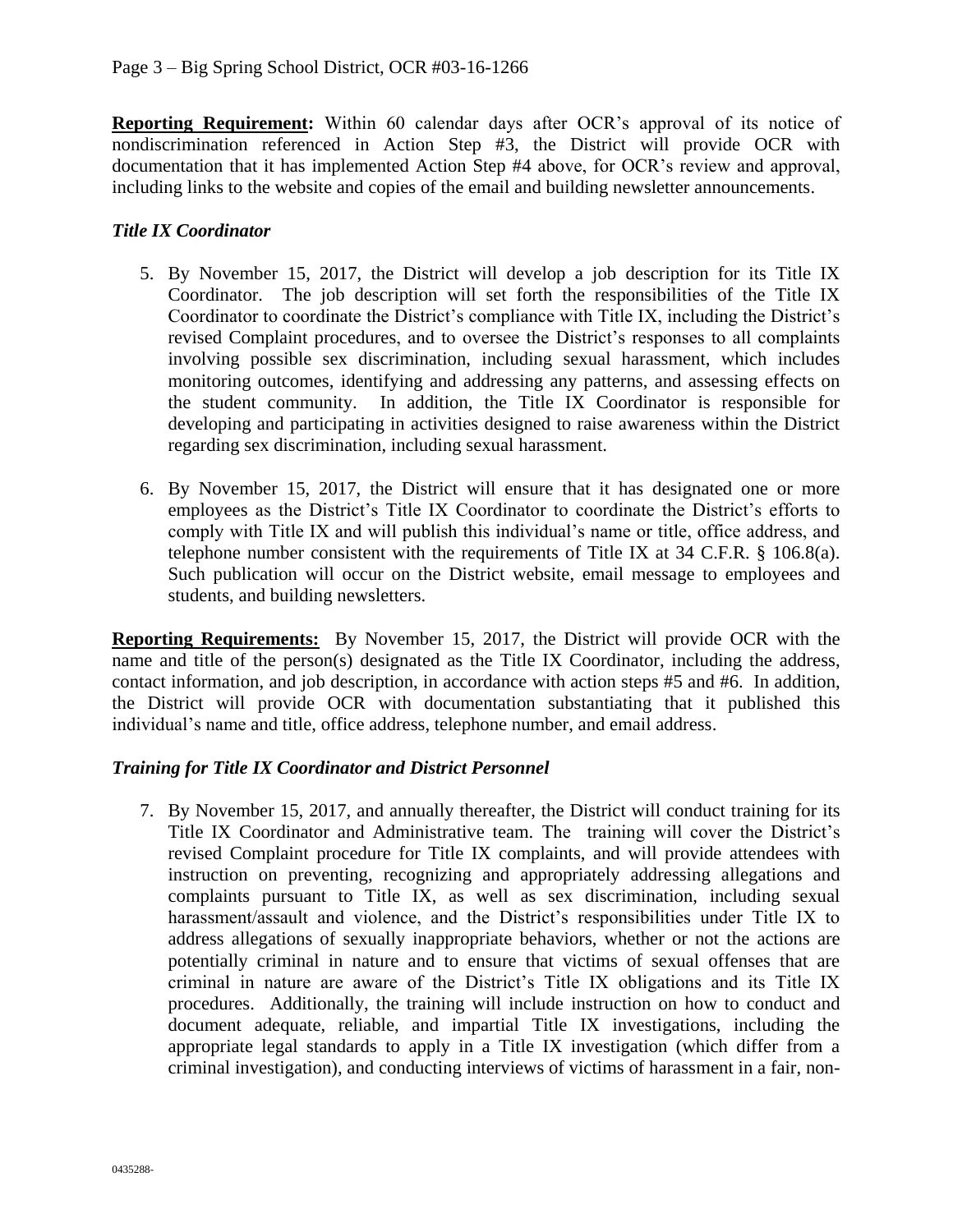biased, and objective manner. The District may request OCR Philadelphia staff to assist in providing the training.

8. By November 15, 2017, the District will revise its existing sexual harassment training or develop a new Title IX training program for all District employees. The training, which must be conducted annually, will provide essential guidance and instruction on preventing, recognizing and appropriately responding to allegations and complaints of sex discrimination, including sexual harassment and an understanding of the District's responsibilities under Title IX to address allegations of sexual harassment. In addition, the training will cover the District's revised procedure for Title IX complaints. The District shall require all District personnel and volunteer coaches to complete online training on an annual basis. Any District personnel hired, or new volunteer coaches, will be required to complete the online training, even if such individual(s) is in an acting capacity. The online training will be updated annually, if necessary, in order to reflect any changes to the law, District policy, and/or practice with respect to Title IX compliance. The District will notify District personnel of all such changes within 30 calendar days of such change.

**Reporting Requirements:** By November 15, 2017, the District will provide OCR, for review and approval, with documentation that it has conducted the training of its Title IX Coordinator and Administrative team, in accordance with action step #7, including the following information: the date the training was conducted; the name(s) of the individual(s) who conducted the training; copies of any written materials (i.e., slides, handouts) used or distributed during the training; and a list of all District staff who attended the training.

By November 15, 2017, the District will provide OCR with a copy of its proposed sexual harassment training for review and approval. Following OCR approval, the District will provide OCR with documentation demonstrating that the sexual harassment training was conducted in accordance with Action Step #8 no later than the end of the 2017-2018 school year, including the following information: the date the training was conducted; the name(s) of the individual(s) who conducted the training; copies of any written materials (i.e., slides, handouts) used or distributed during the training; and a list of all District staff who attended the training.

# *XXXXXX*

- 9.  $XX$  paragraphs redacted  $XX$
- 10.  $XX$  paragraphs redacted  $XX$

# *Record Keeping*

11. By December 1, 2017, the District will develop a centralized record-keeping process for documenting and tracking complaints of sexual harassment, including sexual assault. The process will require the District to maintain information that includes the name of the individual who reported the allegation, the identification of the alleged victim and alleged perpetrator, notes from witness interviews, documentation of investigative steps completed, and the determination, including disciplinary actions, if any of all parties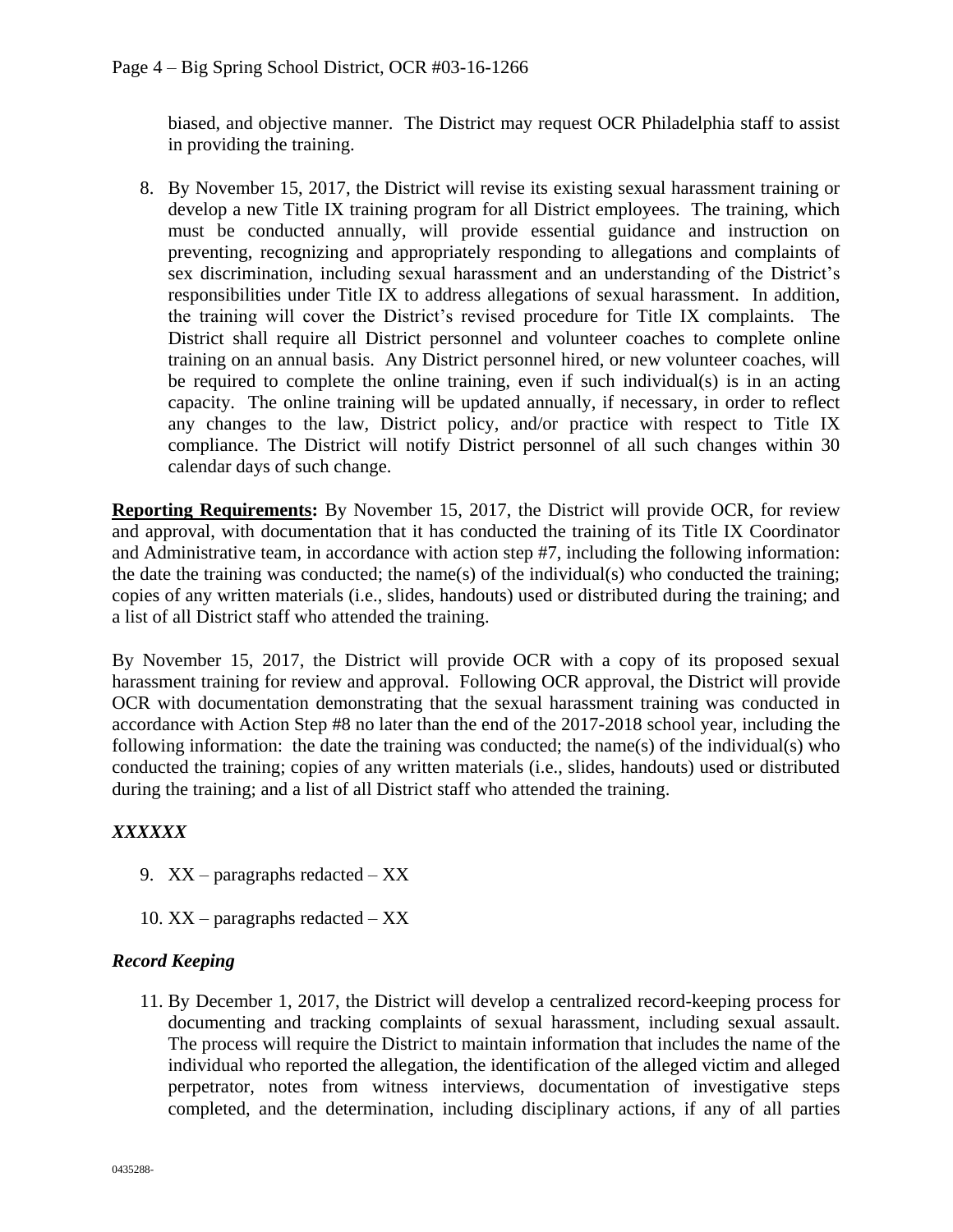involved. The District will also indicate the individual(s) responsible for maintaining and reviewing this information and the location where the records will be maintained.

**Reporting Requirement**: By December 15, 2017, the District will provide OCR with a description of its record-keeping process developed under Action Step #11.

- 12. The District recognizes its obligation under Section 504 and Title II to not treat qualified students with disabilities differently than similarly situated, non-disabled students with respect to the provision of District aids, benefits, or services. In addition, the District recognizes its obligation to apply the requirements of Title IX to qualified students with disabilities in the same manner in which it is applied to similarly situated, non-disabled students.
- 13. By November 15, 2017, the District will distribute a memorandum to all District employees reminding them of their obligations under Section 504, Title II, and Title IX as set forth in Action Step #12.

**Reporting Requirement:** By December 1, the District will provide OCR with documentation that it has distributed the memorandum required by Action Step #13.

The District understands that by signing the Agreement, it agrees to provide data and other information in a timely manner. Further, the District understands that, during the monitoring of the Agreement, OCR may visit the District, interview staff and students, and request such additional reports or data as are necessary for OCR to determine whether the District has fulfilled the terms of the Agreement and is in compliance with the regulations implementing Title IX at 34 C.F.R. §§106.8(a), 106.8(b), 106.9, and 106.31, Section 504 at 34 C.F.R. §§104.4(a), and Title II at 28 C.F.R. §§ C.F.R. §§35.130(a), 35.130(b)(1)(ii), and 35.130(b)(1)(iii) which were at issue in this case. Upon completion of the obligations under this Agreement, OCR shall close and dismiss this case.

The District understands and acknowledges that OCR may initiate administrative enforcement or judicial proceedings, including to enforce the specific terms and obligations of the Agreement. Before initiating administrative enforcement (34 C.F.R. §§100.9, 100.10), or judicial proceedings, including to enforce the Agreement, OCR shall give the District written notice of the alleged breach and sixty (60) calendar days to cure the alleged breach.

This Agreement will become effective immediately upon the signature of the District's representative below.

/s/ 9/26/2017

\_\_\_\_\_\_\_\_\_\_\_\_\_\_\_\_\_\_\_\_\_\_\_\_\_\_\_\_\_\_\_\_\_\_\_\_\_\_\_\_\_\_\_\_\_ \_\_\_\_\_\_\_\_\_\_\_\_\_\_\_\_ Superintendent or Designee Date